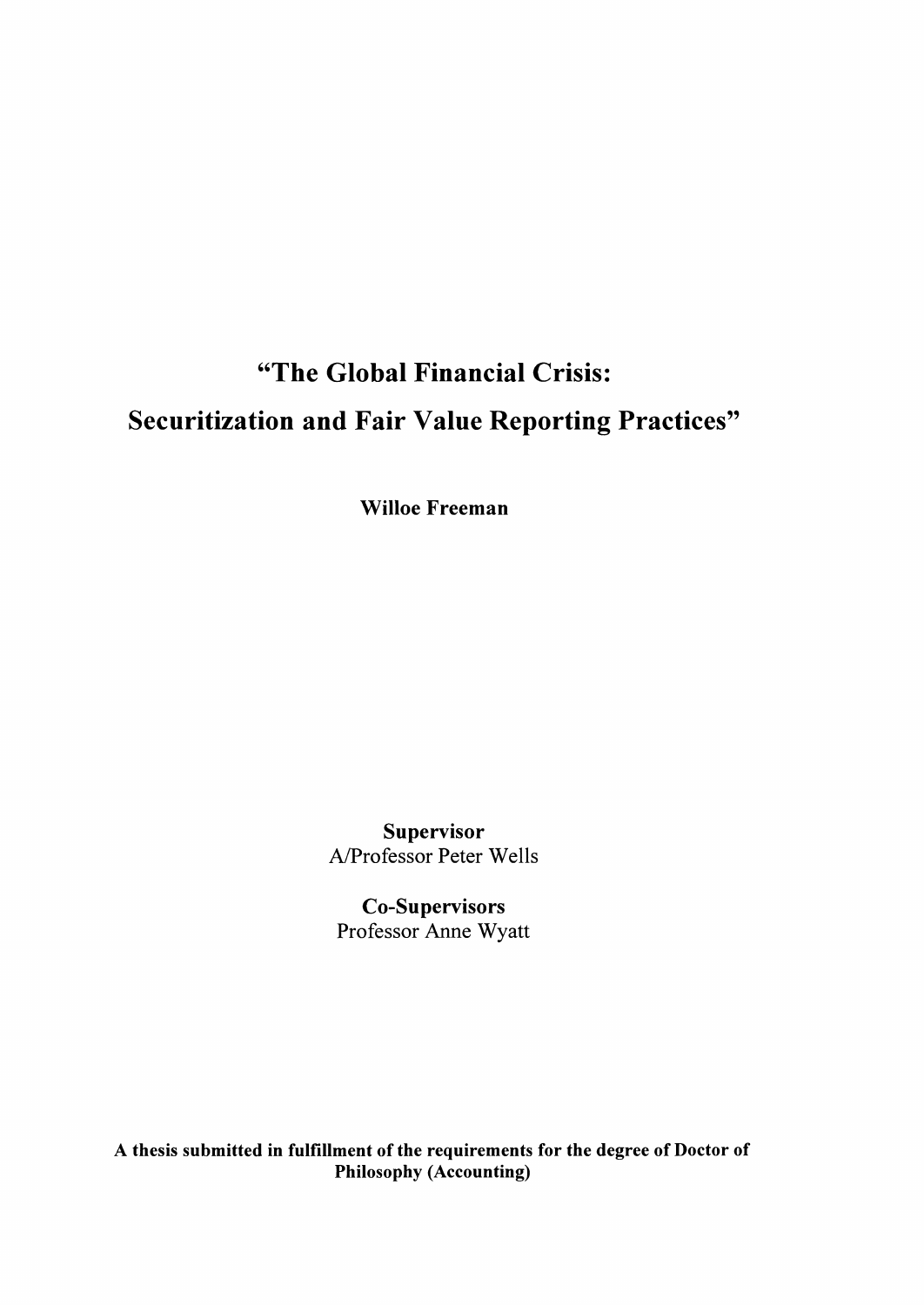## $\lambda$ **CKNOWLEDGEMENTS**

I am heartily thankful to my supervisors, Peter Wells and Anne Wyatt whose encouragement, guidance and support from the initial to the final submission enabled me to develop an understanding of the intricate precision of research.

I owe my deepest gratitude to Joseph P. Weber whose guidance arrived when the thesis journey was darkest.

I offer my warm regards and blessings to all of those who supported me in any respect during the completion of this thesis, and I am very thankful for the financial support provided by the University of Technology, Sydney.

 $\mathbf{I}$ 

 $\bar{u}$ 

 $\mathcal{L}_{\mathrm{eff}}$ 

 $\ddot{\phantom{0}}$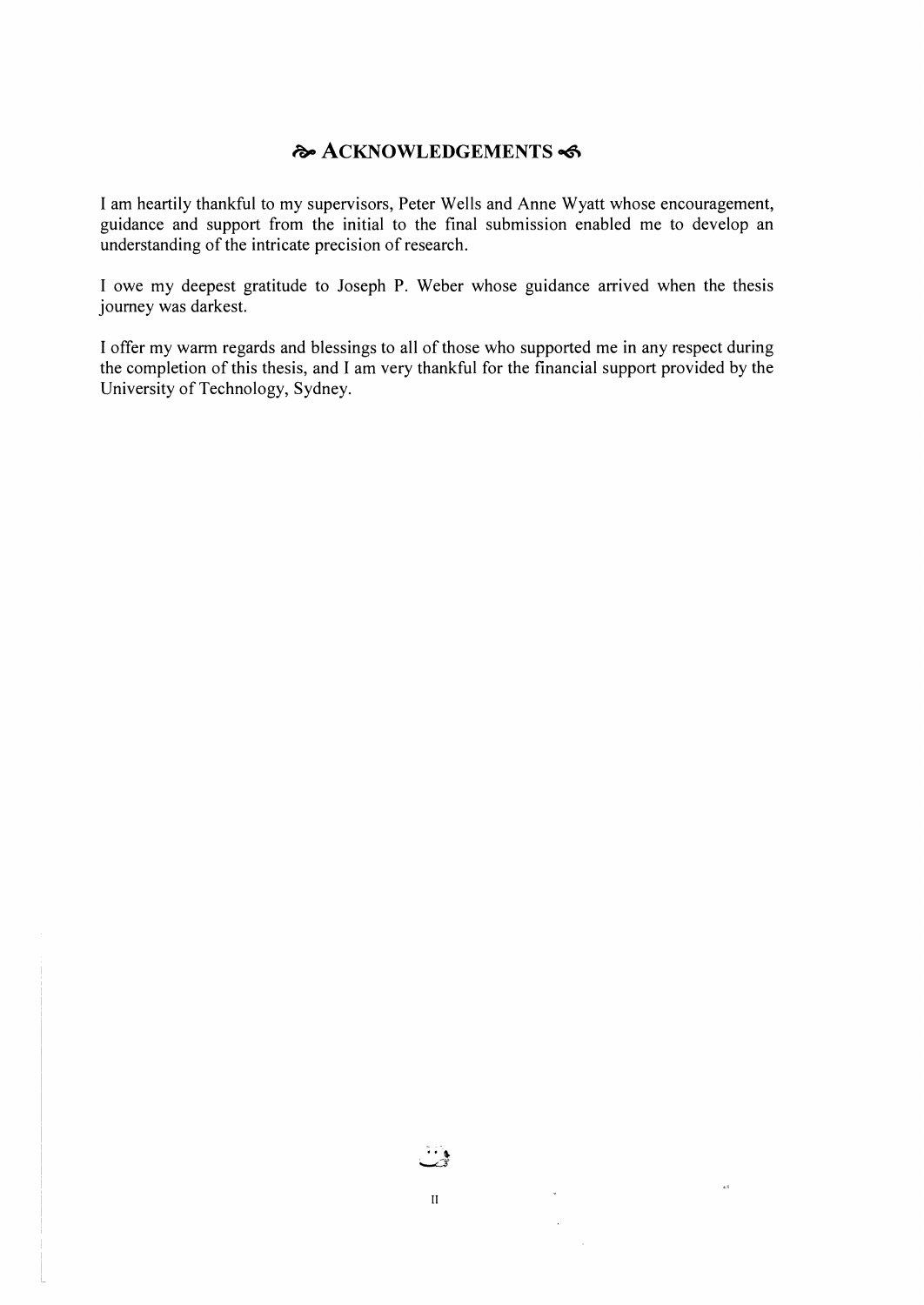#### **CERTIFICATE OF AUTHORSHIP/ORIGINALITY**

I certify that the work in this thesis has not previously been submitted for a degree nor has it been submitted as part of requirements for a degree except as fully acknowledged within the text.

I also certify that the thesis has been written by me. Any help that I have received in my research work and the preparation of the thesis itself has been acknowledged. In addition, I certify that all information sources and literature used are indicated in the thesis.

Signature of Candidate

Willoe Freeman

 $\lim_{\text{Date}}$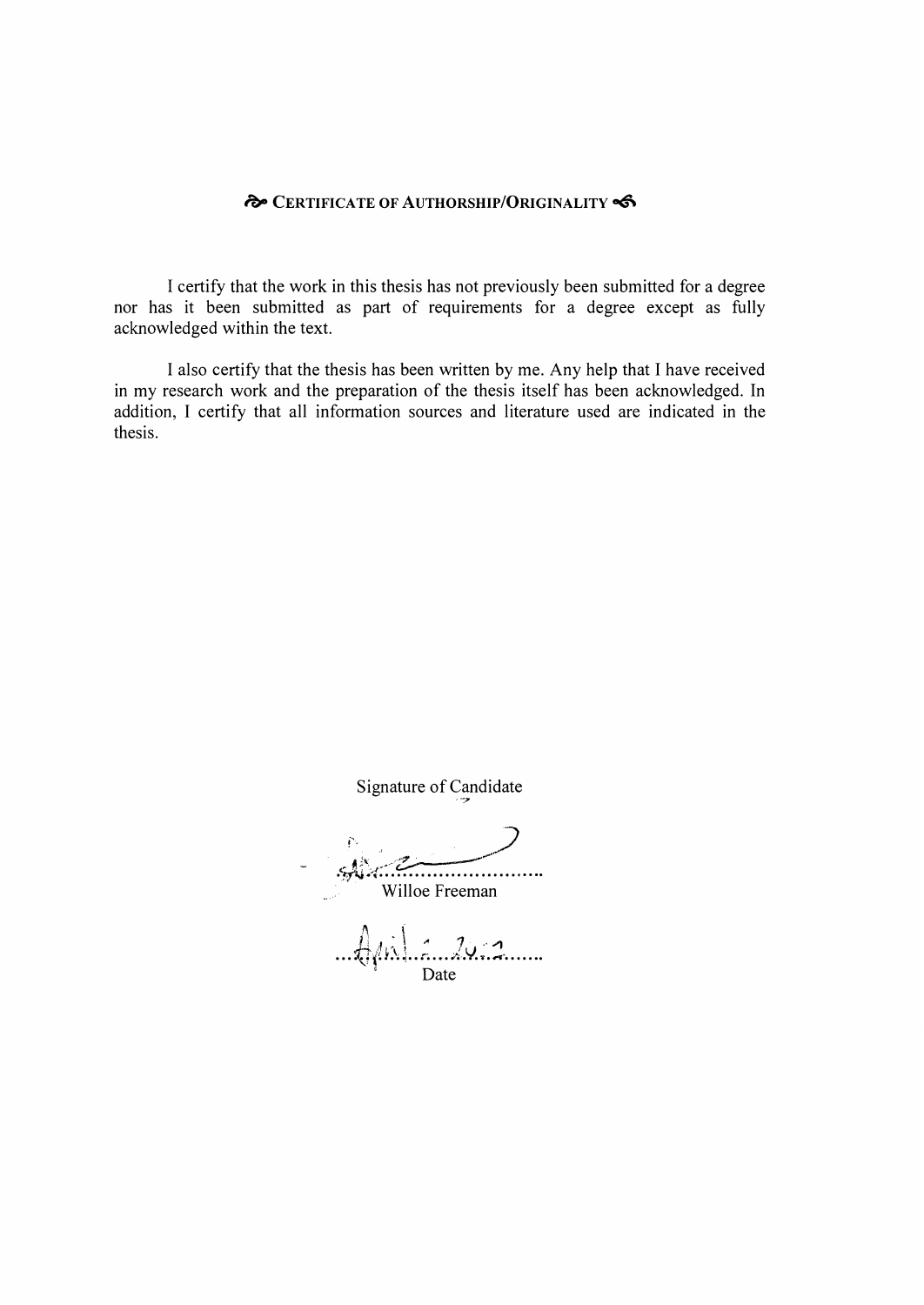# **stable of Contents -d5\***

| <b>Abbreviations</b> |                                                                          | $\mathbf x$  |
|----------------------|--------------------------------------------------------------------------|--------------|
| Abstract             |                                                                          | XIII         |
| Chapter 1            | <b>Thesis Introduction</b>                                               | $\mathbf{1}$ |
| Chapter 2            | <b>Securitization Leads to Near-Bankruptcy</b>                           | 7            |
|                      | Abstract                                                                 |              |
| 2.1                  | Introduction                                                             | 8            |
| 2.2                  | The history of Countrywide and its business model                        | 11           |
|                      | The initial years (1969-2000)                                            |              |
|                      | The boom years $(2000 - 2006)$                                           | 14           |
|                      | The crash $(2007)$                                                       | 17           |
| 2.3                  | Representation of business operations in the financial reports           | 20           |
| 2.4                  | Executive compensation and stock price performance                       | 24           |
| 2.5                  | Conclusions                                                              | 28           |
| Chapter 3            | Market Reactions to the Near-Bankruptcy of the Largest Mortgage Provider | 31           |
|                      | Abstract                                                                 |              |
| 3.1                  | Introduction                                                             | 32           |
| 3.2                  | Background to securitization and Countrywide Financial Corp.             | 39           |
|                      | Countrywide develops into a prominent securitizer                        | 43           |
| 3.3                  | The effect of Countrywide's events                                       | 47           |
|                      | The contagion effect                                                     | 48           |
|                      | Securitization activities                                                | 50           |
|                      | Liquidity and profitability                                              |              |
|                      | Leverage                                                                 | 51           |
|                      | Firm size                                                                |              |
| 3.4                  | Data and research design                                                 | 52           |
|                      | Identification of major events                                           |              |
|                      | Regulated portfolios                                                     | 55           |
|                      | Unregulated portfolios                                                   | 56           |
|                      | Abnormal return calculations                                             | 57           |
|                      | Cross-sectional evaluation                                               | 59           |
| 3.5                  | Results                                                                  | 60           |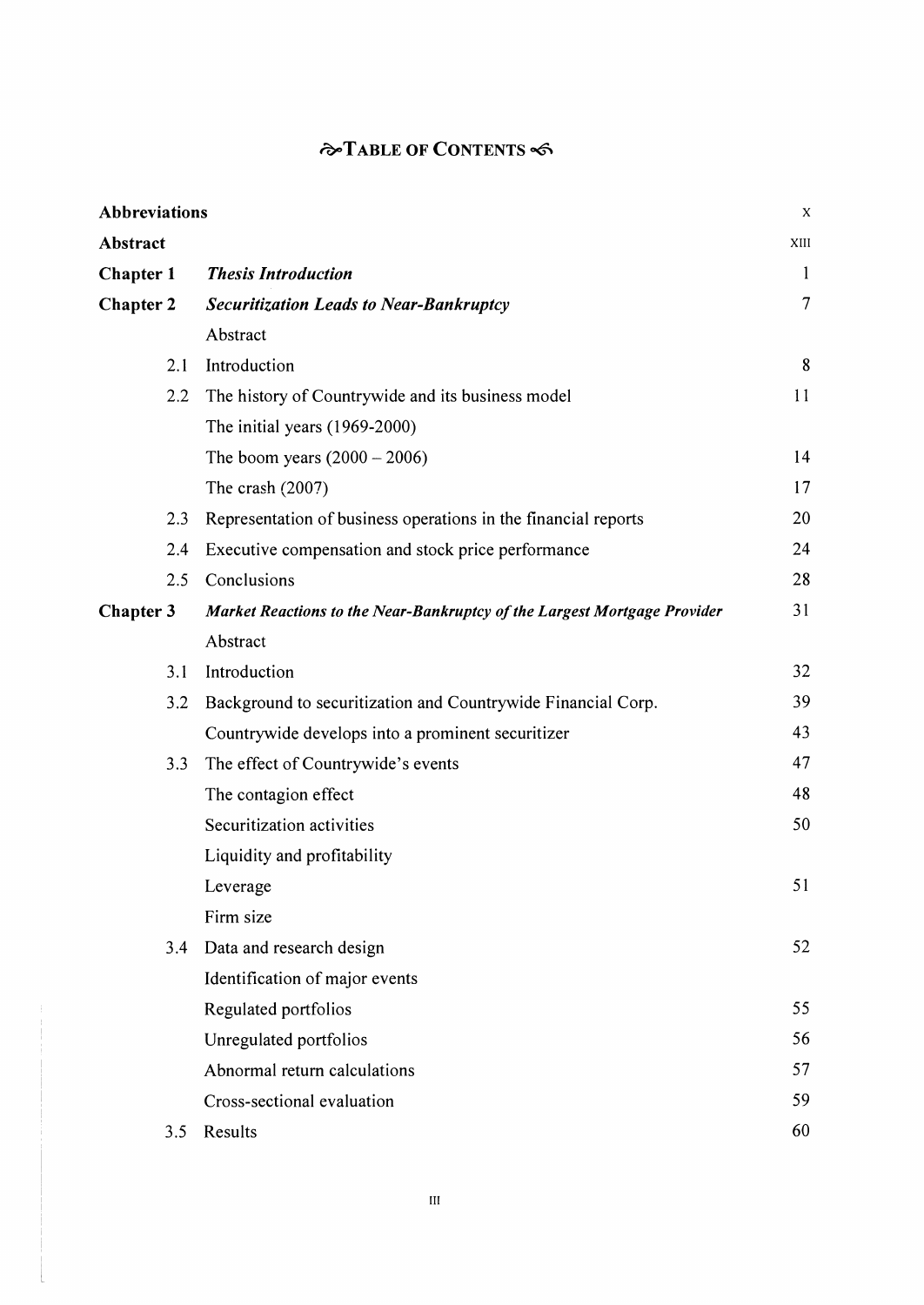|                   | Contagion arising from Countrywide's events                          | 61  |
|-------------------|----------------------------------------------------------------------|-----|
|                   | Countrywide Financial Corporation                                    |     |
|                   | Regulated securitization portfolio                                   | 63  |
|                   | Regulated no-securitization portfolio                                | 65  |
|                   | Regulated other-depository portfolio                                 | 66  |
|                   | Unregulated finance portfolio                                        |     |
|                   | Unregulated mortgage bankers portfolio                               | 67  |
|                   | Cross-sectional analysis for degree of contagion across firms        | 70  |
| 3.6               | Sensitivity                                                          | 73  |
|                   | Event window                                                         | 74  |
|                   | Market indices                                                       |     |
|                   | Treasury rate                                                        | 75  |
|                   | Interaction with core capital and book-to-market                     |     |
|                   | Degree of contagion controlling for industries                       | 77  |
| 3.7               | Conclusions                                                          | 78  |
| <b>Chapter 4</b>  | Mortgage Securitization and the Relevance of Fair Value Assets       | 81  |
|                   | Abstract                                                             |     |
| 4.1               | Introduction                                                         | 82  |
| 4.2               | Background to securitization and banks' level 3 assets               | 85  |
| 4.3               | Prior Research and the securitization impact on Level 3 assets       | 89  |
|                   | Level 3 assets and bank mortgage securitizations                     | 90  |
| 4.4               | Sample Selection and descriptive statistics                          | 94  |
| 4.5               | Research design and results                                          | 98  |
|                   | The relevance of the banks' fair value assets                        |     |
|                   | Impact of mortgage securitization on the relevance of Level 3 assets | 101 |
| 4.6               | Sensitivity                                                          | 106 |
|                   | Song et al. (2010) liability classification                          |     |
|                   | Goh et al. (2009) liability classification                           | 108 |
|                   | Survivor bias                                                        |     |
|                   | Focus of Level 3 assets and survivor bias                            | 110 |
| 4.7               | Conclusions                                                          | 112 |
| <b>Chapter 5</b>  | <b>Thesis Conclusions</b>                                            | 115 |
| <b>References</b> |                                                                      | 120 |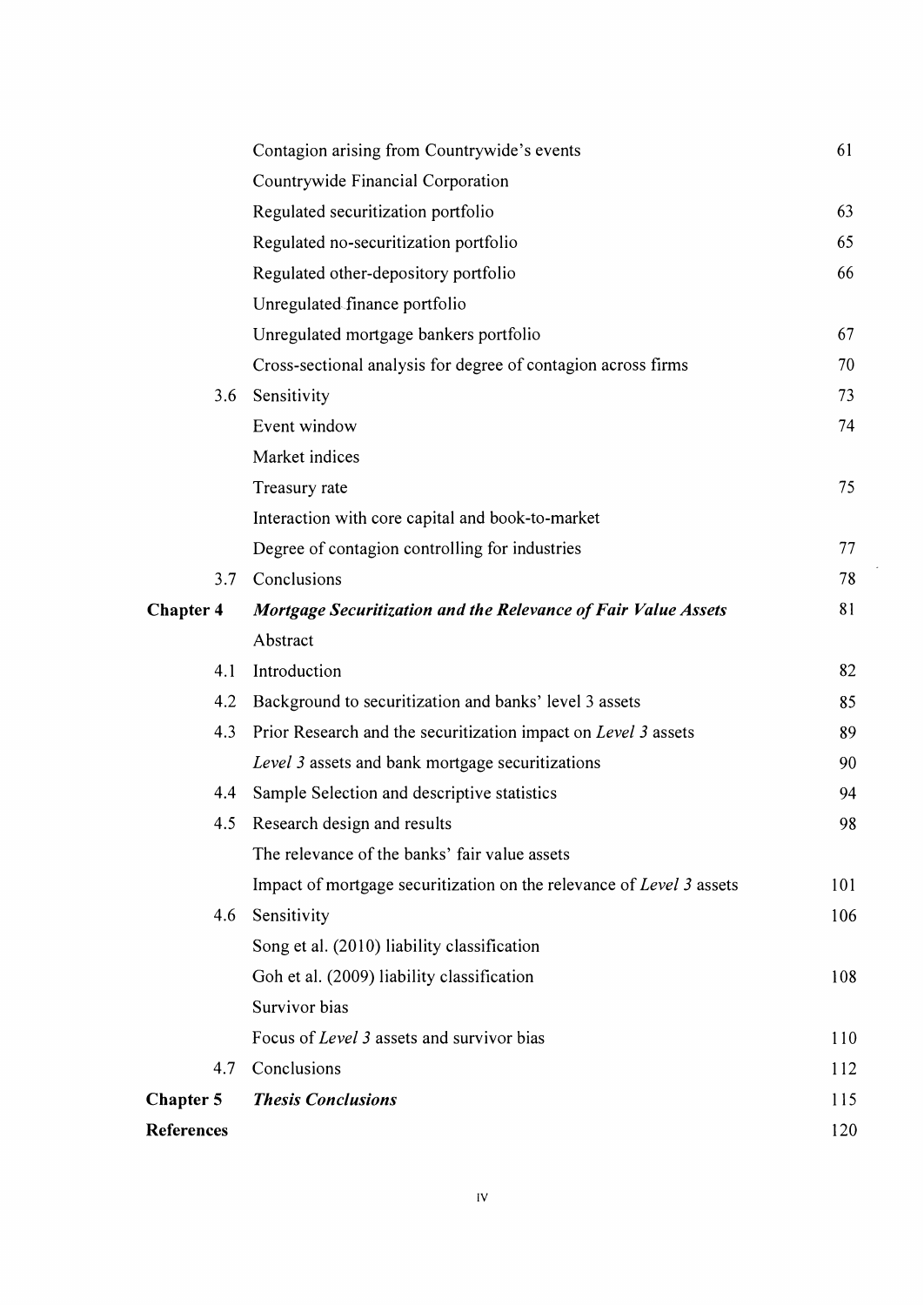| <b>Main Tables</b>  |                                                                            | 130 |
|---------------------|----------------------------------------------------------------------------|-----|
| Chapter 2           | Table 1: Key events in the history of Countrywide                          |     |
|                     | Table 2: United States mortgage debt outstanding by holder                 | 131 |
|                     | Table 3: Countrywide's mortgage activities and financial performance       | 132 |
|                     | Table 4: Countrywide's securitization activities                           | 134 |
|                     | Table 5: Countrywide's executive compensation and company performance      | 136 |
| Chapter 3           | Table 6: Chronology of Countrywide's major events                          | 138 |
|                     | Table 7: Portfolio details                                                 | 139 |
|                     | Table 8: Contagion arising from Countrywide's major events                 | 140 |
|                     | Table 9: Cross-sectional analysis for degree of contagion across firms     | 141 |
| Chapter 4           | Table 10: Bank descriptive statistics                                      | 143 |
|                     | Table 11: Correlation matrix of bank characteristics                       | 144 |
|                     | Table 12: The relevance of bank Level 3 asset recognitions                 | 145 |
|                     | Table 13: The relevance of Level 3 assets for banks that do not securitize | 146 |
|                     | Table 14: Mortgage securitization and the relevance of Level 3 assets      | 147 |
| <b>Main Figures</b> |                                                                            |     |
| Chapter 2           | Figure 1: Mortgage market indicators                                       | 148 |
|                     | Figure 2: Countrywide's share price performance                            | 149 |
| Chapter 3           | Figure 3: Paradigm securitization structure with subordination             | 150 |
|                     | Figure 4: Stock price of Countrywide Financial Corp., Jan. 14, 2007-2008   | 151 |
| Appendix A          | Mortgage securitization                                                    | 152 |
|                     | The transaction                                                            | 153 |
|                     | Accounting for the transaction                                             | 156 |
|                     | Secured borrowing                                                          | 158 |
| <b>Appendix B</b>   | <b>Sensitivity testing for Chapter 3</b>                                   | 160 |
|                     | Single-day contagion effects and different market controls                 | 161 |
|                     | Two-day (lead) contagion effects and different market controls             | 164 |
|                     | Two-day (lag) contagion effects and different market controls              | 167 |
|                     | Three-day contagion effects and different market controls                  | 170 |
|                     | Single-day contagion effects on financial firms (Treasury)                 | 173 |
|                     | Two-day (Lead) contagion effects on financial firms (Treasury)             | 174 |
|                     | Two-day (Lag) contagion effects on financial firms (Treasury)              | 175 |
|                     | Three-day contagion effects on financial firms (Treasury)                  | 176 |

 $\begin{array}{c} \begin{array}{c} \begin{array}{c} \end{array} \\ \begin{array}{c} \end{array} \end{array} \end{array}$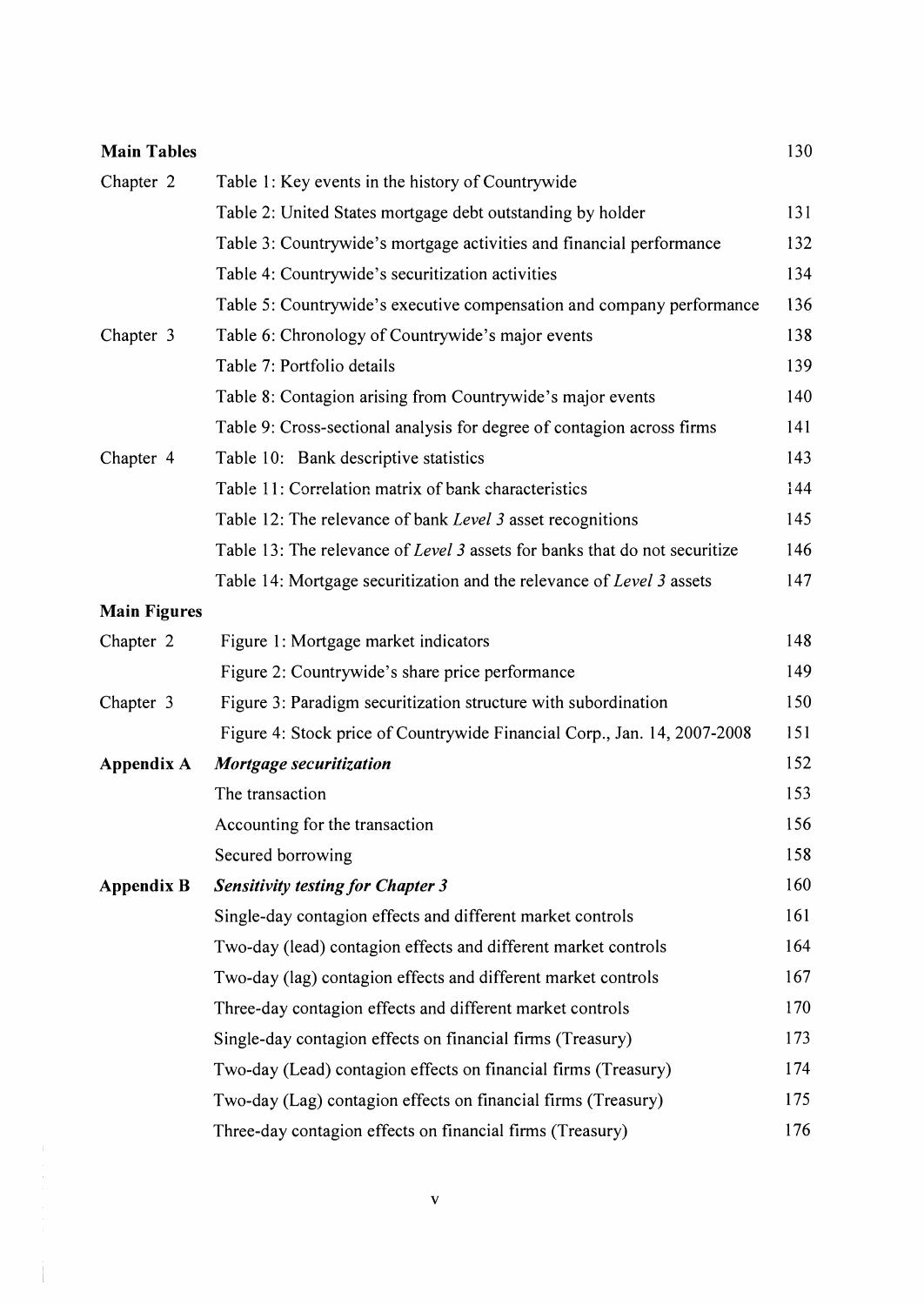|            | Degree of contagion across regulated (No-) securitization banks | 177 |
|------------|-----------------------------------------------------------------|-----|
|            | Degree of contagion across all firms                            | 181 |
|            | Degree of contagion across (non-) regulated firms               | 183 |
|            | Degree of contagion across all firms controlling for industry   | 184 |
|            | Autocorrelation of Error Terms                                  | 185 |
| Appendix C | The development of the accounting for securitization            | 190 |
|            | Amendment 1: Statement No. 140                                  | 192 |
|            | Amendment 2: Statement No. 156                                  | 193 |
|            | Amendment 3: Statement No. 166 and Statement No. 167            | 194 |
| Appendix D | <b>Fair Value Accounting</b>                                    | 196 |
|            | Development of fair value accounting                            |     |
|            | Reference to fair values by the FASB prior to SFAS 157          | 199 |
| Appendix E | <b>Sensitivity testing for Chapter 4</b>                        | 202 |
|            | Song et al. (2010) liabilities classification                   |     |
|            | Goh et al. (2009) liabilities classification                    | 203 |
|            | Survivor bias                                                   | 204 |
|            | Focus on Level 3 assets                                         | 205 |
|            | Focus on Level 3 assets and survivor bias                       | 206 |
|            | Quarter Effects 1                                               | 207 |
|            | Quarter Effects 2                                               | 208 |
|            |                                                                 |     |

 $\hat{\mathcal{A}}$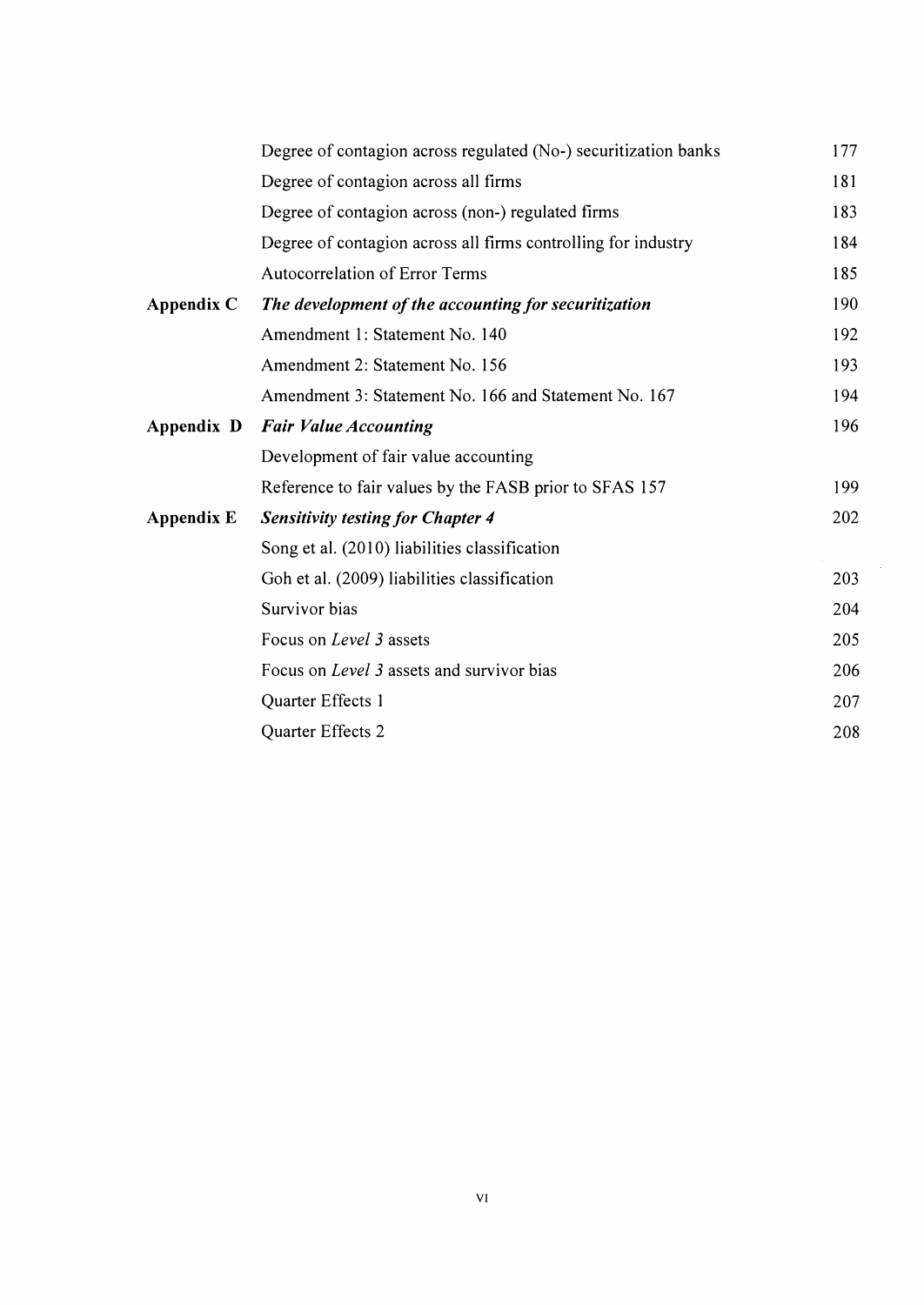# *r&°* **List of Tables and Figures**

#### **Tables**

| Chapter 2  | Table 1: Key events in the history of Countrywide                          | 130 |
|------------|----------------------------------------------------------------------------|-----|
|            | Table 2: United States mortgage debt outstanding by holder                 | 131 |
|            | Table 3: Countrywide's mortgage activities and financial performance       | 132 |
|            | Table 4: Countrywide's securitization activities                           | 134 |
|            | Table 5: Countrywide's executive compensation and company performance      | 136 |
| Chapter 3  | Table 6: Chronology of Countrywide's major events                          | 138 |
|            | Table 7: Portfolio details                                                 | 139 |
|            | Table 8: Contagion arising from Countrywide's major events                 | 140 |
|            | Table 9: Cross-sectional analysis for degree of contagion across firms     | 141 |
| Chapter 4  | Table 10: Bank descriptive statistics                                      | 143 |
|            | Table 11: Correlation matrix of bank characteristics                       | 144 |
|            | Table 12: The relevance of bank Level 3 asset recognitions                 | 145 |
|            | Table 13: The relevance of Level 3 assets for banks that do not securitize | 146 |
|            | Table 14: Mortgage securitization and the relevance of Level 3 assets      | 147 |
| Appendix A | Table 15: Accounting for securitization transactions                       | 157 |
| Appendix B | Table 16: Single-day contagion arising from Countrywide's events           | 161 |
|            | Table 17: Two-day (lead) contagion arising from Countrywide's events       | 164 |
|            | Table 18: Two-day (lag) contagion arising from Countrywide's events        | 167 |
|            | Table 19: Three-day contagion arising from Countrywide's events            | 170 |
|            | Table 20: Single-day contagion to financial firms                          | 173 |
|            | Table 21: Two-day (lead) contagion to financial firms                      | 174 |
|            | Table 22: Two-day (lag) contagion to financial firms                       | 175 |
|            | Table 23: Three-day contagion to financial firms                           | 176 |
|            | Table 24: Degree of contagion across regulated (non-) securitizing banks   | 177 |
|            | Table 25: Degree of contagion across all firms                             | 181 |
|            | Table 26: Degree of contagion across (un-) regulated firms                 | 183 |
|            | Table 27: Degree of contagion across all firms controlling for Industry    | 184 |
|            | Table 28: Autocorrelation of Error Terms                                   | 185 |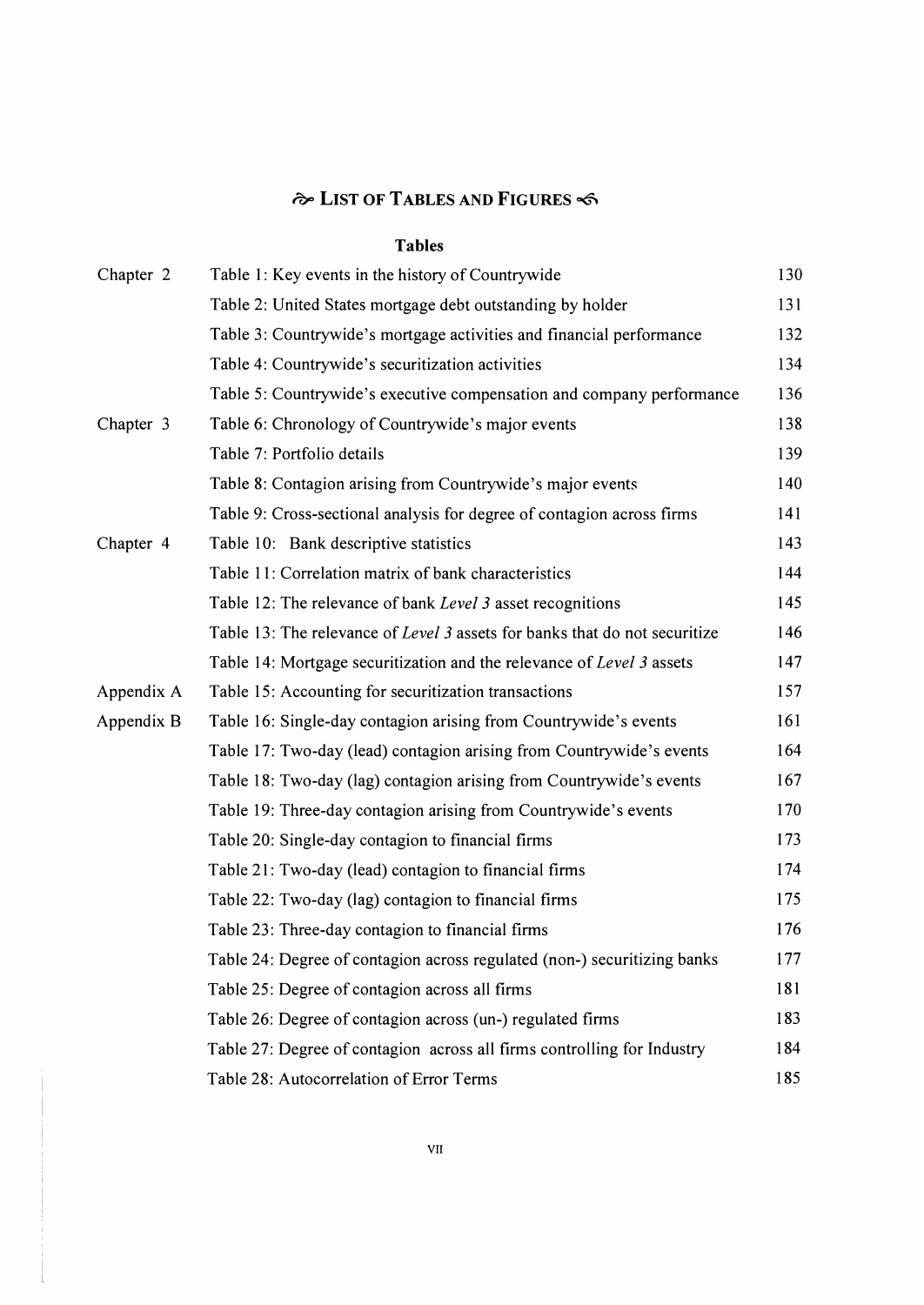| Appendix C | Table 28: The development of the accounting framework for securitization |     |
|------------|--------------------------------------------------------------------------|-----|
| Appendix D | Table 29: Development of fair value accounting                           |     |
|            | Table 30: Reference to fair value by the FASB prior to SFAS 157          | 199 |
| Appendix E | Table 31: Song et al. (2010) liability classification                    | 202 |
|            | Table 32: Goh et al. (2009) liability classification                     | 203 |
|            | Table 33: Survivor Bias                                                  | 204 |
|            | Table 34: Focus on Level 3 asset                                         | 205 |
|            | Table 35: Focus on Level 3 assets and survivor bias                      | 206 |
|            | Table 36: Quarterly Effects 1                                            | 207 |
|            | Table 37: Quarterly Effects 2                                            | 208 |
|            | <b>Figures</b>                                                           |     |
| Chapter 2  | Figure 1: Mortgage market indicators                                     | 148 |
|            | Figure 2: Countrywide's share price performance                          | 149 |

Chapter 3 Figure 3: Paradigm securitization structure with subordination 150 Figure 4: Stock price of Countrywide Financial Corp., Jan. 14, 2007-2008 151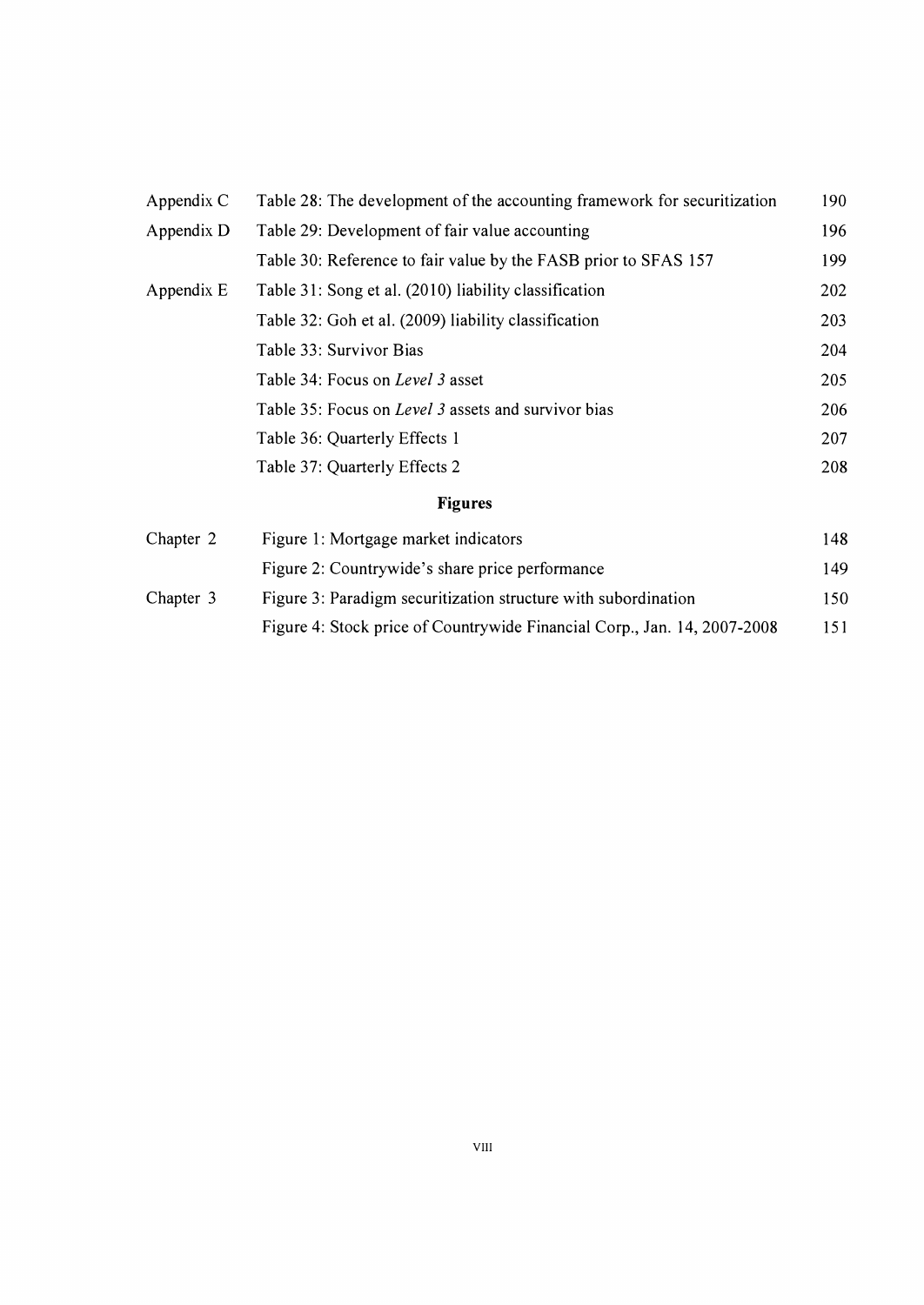### **Abbreviations**

| <b>AFS</b>   | Available-for-Sale                                                             |
|--------------|--------------------------------------------------------------------------------|
| <b>BCBS</b>  | Basel Committee on Banking Supervision                                         |
| <b>CEO</b>   | Chief executive officer                                                        |
| <b>CFC</b>   | Countrywide Financial Corporation                                              |
| <b>COP</b>   | Congressional Oversight Panel                                                  |
| Countrywide  | Countrywide Financial Corporation                                              |
| <b>CRMPG</b> | Counterparty Risk Management Policy Group                                      |
| <b>EESA</b>  | Emergency Economic Stabilization Act of 2008                                   |
| <b>EITF</b>  | <b>Emerging Issues Task Force</b>                                              |
| ERP          | Economic Report of the President                                               |
| Fannie Mae   | Federal National Mortgage Association                                          |
| FASB         | <b>Financial Accounting Standards Board</b>                                    |
| <b>FHA</b>   | <b>Federal Housing Administration</b>                                          |
| Freddie Mac  | Federal Home Loan Mortgage Corporation                                         |
| Form 8-K     | The current report that U.S. listed companies must file with the U.S.          |
|              | Securities and Exchange Commission to announce major events that               |
|              | shareholders should know about                                                 |
| Form 10-K    | The annual report that U.S. listed companies must file with the U.S.           |
|              | Securities and Exchange Commission which provides a comprehensive              |
|              | overview for the company's business and financial conditions and includes      |
|              | the audited financial statements.                                              |
| Form 10-Q    | The <i>quarterly report</i> that U.S. listed companies must file with the U.S. |
|              | Securities and Exchange Commission which includes unaudited financial          |
|              | statements and provides a continuing view of the company's financial           |
|              | position during the year                                                       |
| <b>FVO</b>   | Fair Value Option                                                              |
| <b>GAAP</b>  | Generally Accepted Accounting Principles                                       |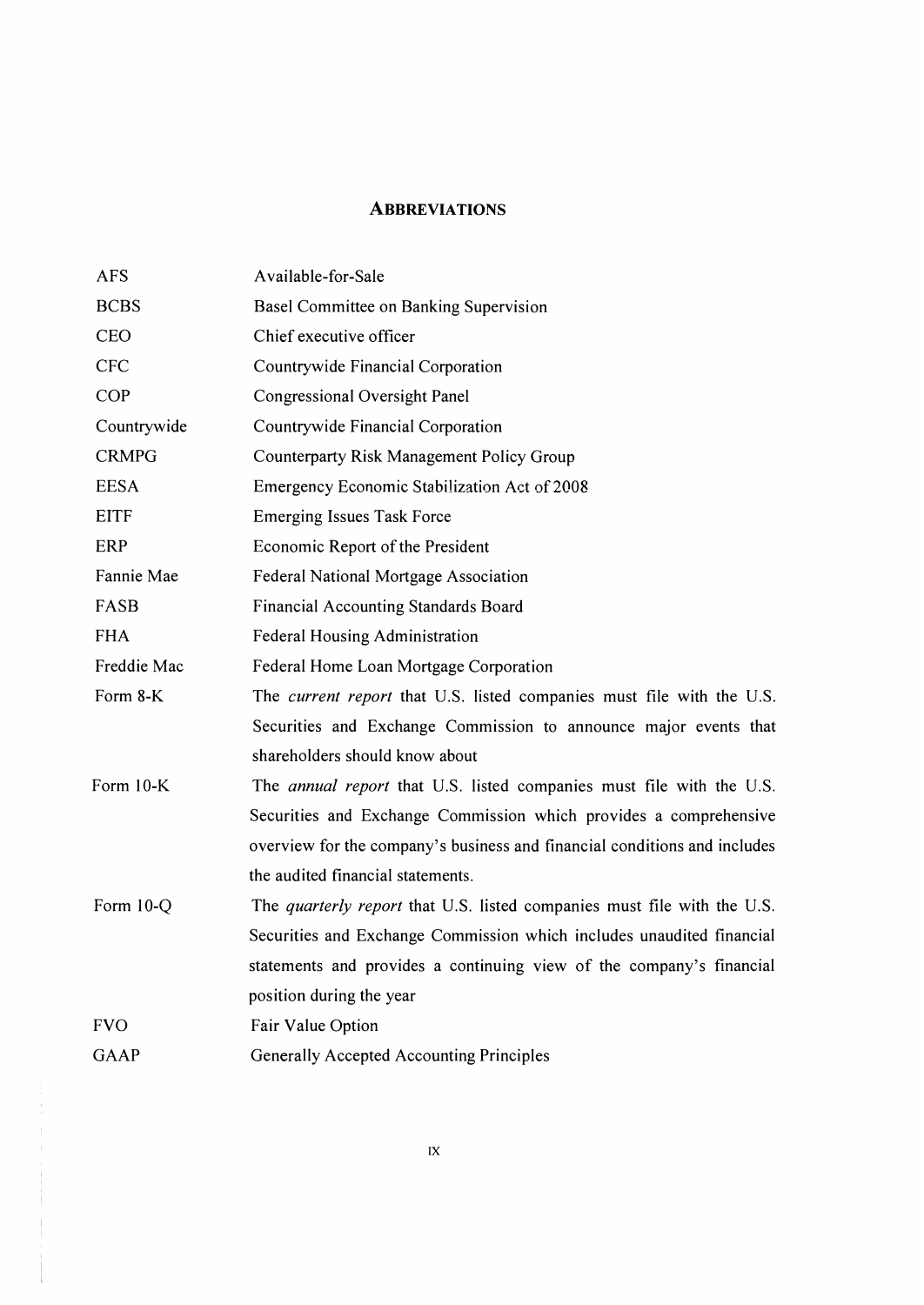## **Abbreviations Continued**

| GAO                     | U.S. Government Accountability Office                                 |
|-------------------------|-----------------------------------------------------------------------|
| <b>GFC</b>              | Global Financial Crisis                                               |
| Ginnie Mae              | Government National Mortgage Association                              |
| <b>GSEs</b>             | Government Sponsored Enterprises which include Ginnie Mae,            |
|                         | Freddie Mac, and Fannie Mae                                           |
| <b>HFS</b>              | Held-for-Sale                                                         |
| <b>IMF</b>              | <b>International Monetary Fund</b>                                    |
| Level 1                 | Assets (liabilities) measured in to accord to FAS 157, that require   |
|                         | the use of quoted prices (unadjusted) in active markets for identical |
|                         | assets or liabilities                                                 |
| Level 2                 | Assets (liabilities) measured in to accord to FAS 157, that require   |
|                         | the use of inputs other than quoted prices included within Level 1    |
|                         | that are observable for the asset or liability, either directly or    |
|                         | indirectly                                                            |
| Level 3                 | Assets (liabilities) measured in to accord to FAS 157 that require    |
|                         | the use of inputs that are unobservable for the asset or liability    |
| <b>LIBOR</b>            | London Inter Bank Offering Rate                                       |
| <b>MBSs</b>             | Mortgage-backed securities                                            |
| <b>MSRs</b>             | Mortgage Servicing Rights                                             |
| <b>OFHEO</b>            | Office of Federal Housing Enterprise Oversight                        |
| <b>OLS</b>              | <b>Ordinary Least Squares</b>                                         |
| <b>OPS</b>              | Office of the Press Secretary                                         |
| Originate-to-distribute | The business of originating mortgage loans and selling those          |
|                         | mortgage loans by way of securitization                               |
| <b>OTS</b>              | Office of Thrift Supervision                                          |
| <b>PWGFM</b>            | President's Working Group on Financial Markets                        |
| <b>QSPE</b>             | Qualifying special purpose entity                                     |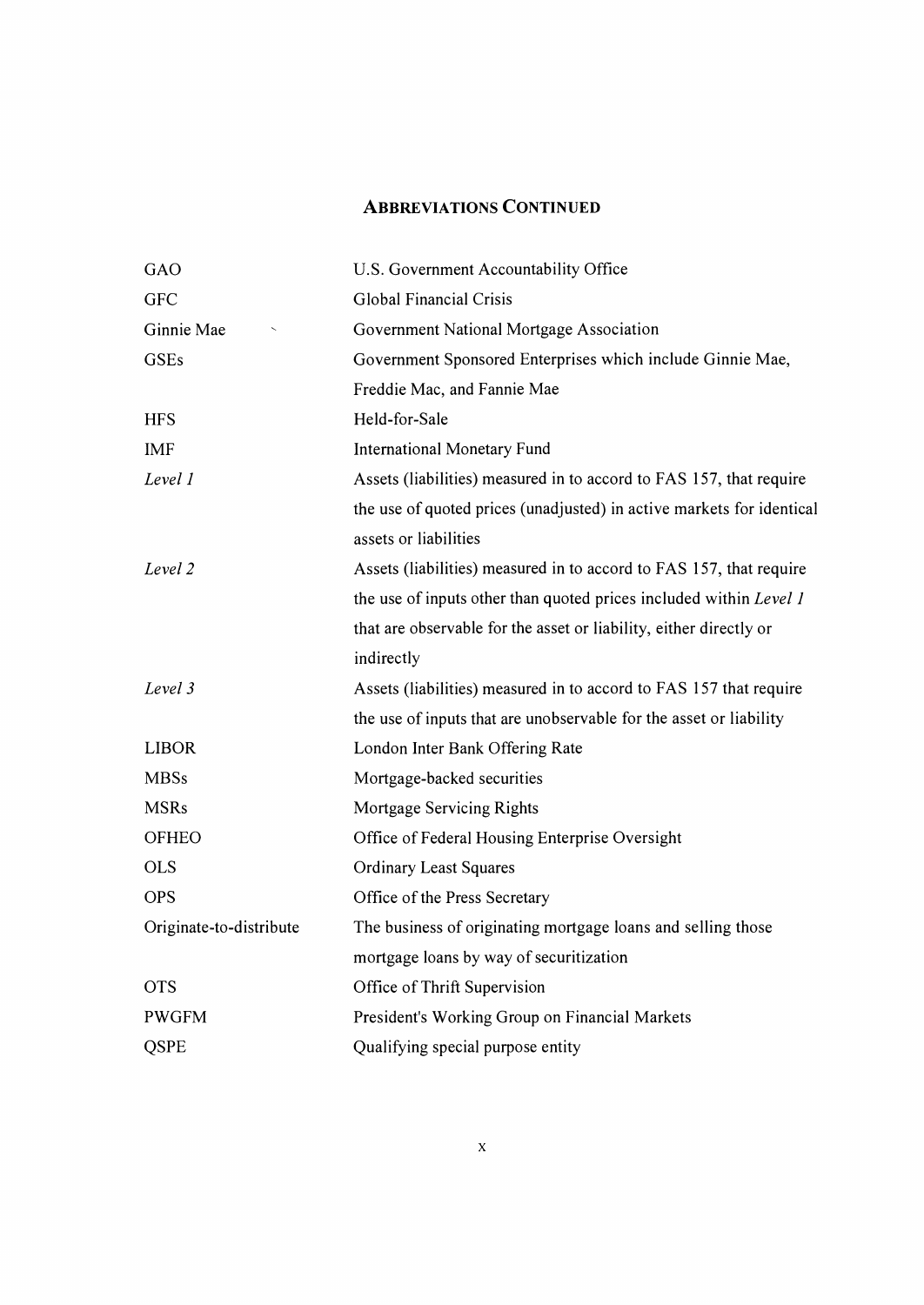## **Abbreviations Continued**

| Schedule RC-P   | Schedule RC-P, 1-4 Family Residential Mortgage Banking                 |
|-----------------|------------------------------------------------------------------------|
|                 | Activities in Domestic Offices is to be completed by all banks with    |
|                 | \$1 billion or more in total assets and those banks with less than \$1 |
|                 | billion in total assets where the residential mortgage banking         |
|                 | activities exceeds \$10 million for two consecutive quarters           |
| <b>SEC</b>      | United States Securities and Exchange Commission                       |
| <b>SFAS</b>     | <b>Statement of Financial Accounting Standards</b>                     |
| <b>SFAS 140</b> | Financial Accounting Statement No. 140, Accounting for Transfers       |
|                 | and Servicing of Financial Assets and Extinguishments of               |
|                 | Liabilities-a replacement of FASB Statement No. 125                    |
| <b>SFAS 157</b> | Financial Accounting Statement No. 157, Fair Value Measurement         |
| <b>SIFMA</b>    | Securities Industry and Financial Markets Association                  |
| <b>SOX</b>      | The Sarbanes-Oxley Act of 2002                                         |
| <b>SPE</b>      | Special Purpose entity                                                 |
| U.S.            | <b>United States</b>                                                   |
| VA              | Veterans Administration                                                |
|                 |                                                                        |